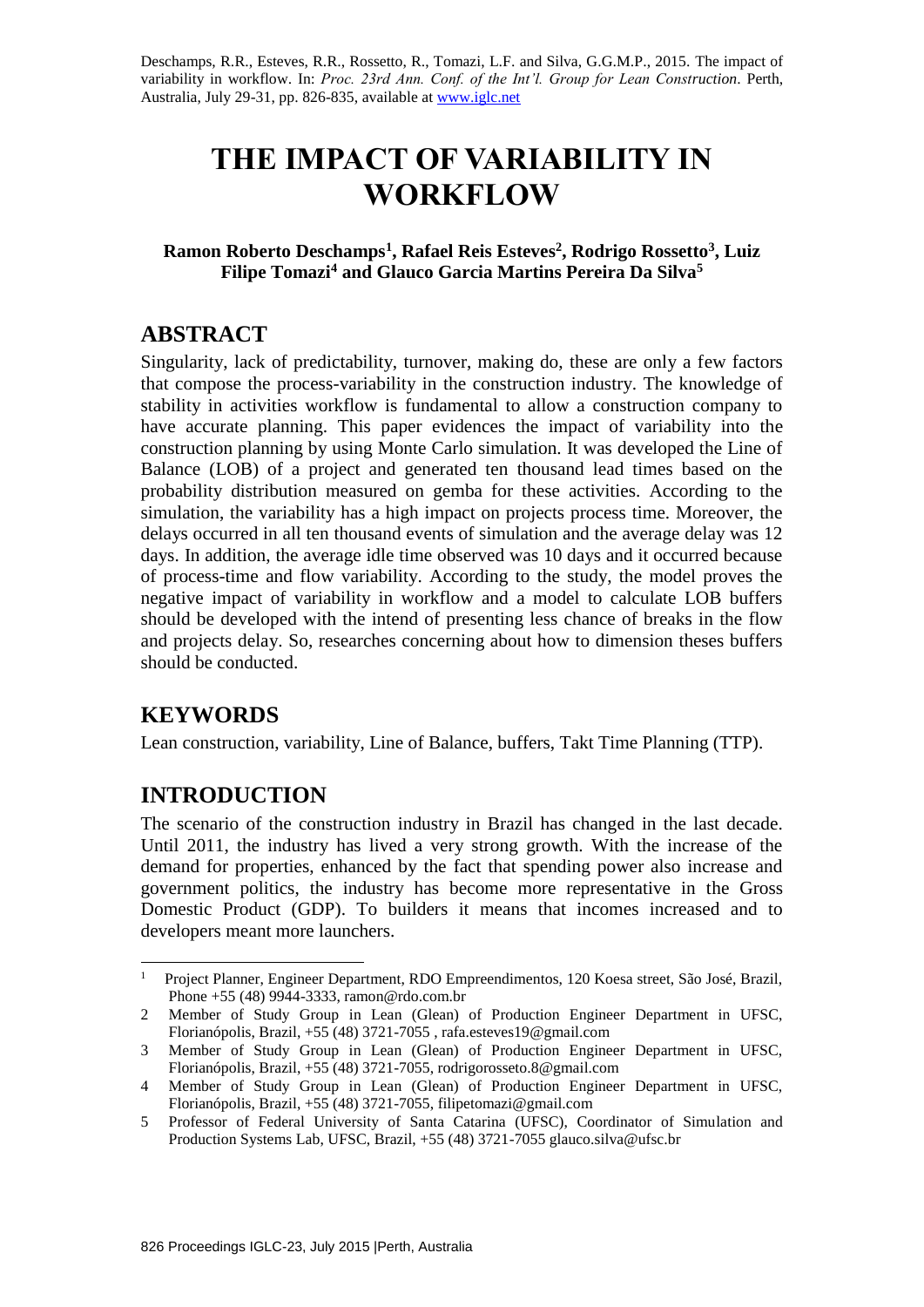However, with the increase of inflation and investors' low confidence, the industry had a decrease in its activity in the last year of 2.6% (CBIC, 2015). With the reduction of the industry activities, there is an even greater need to rise productivity and reduce costs, regarding the stagnation in sales and reduction on properties prices. In addition, the representation of workforce also increase and it is 57% of total project direct cost (SINDUSCON-SC, 2015).

In order to obtain a better performance, several companies have reorganized their processes based on concepts and techniques of Toyota Motor Company®. Toyota is an inspiration for many companies due to their production system based on the socalled lean thinking.

The lean thinking was originated in the auto industry, and it has proved to be effective when applied in other industries such as service industries, government agencies, hospitals, and construction (Liker, 2008).

In the construction industry, process variability is inherent and also a big issue when the final costumer is waiting to receive his property on the accorded time. For this reason the Production Planning and Control won ground in the last decade, where construction companies began to use tools and philosophies to enhance productivity and reduce wastes.

In buildings with repetitive units (similar apartments or repetitive floors), creating flow is important and a challenge. To absorb variability, buffering of time between activities is a common option, but also considered a waste.

The purpose of this paper is investigating the influence of process variability in the civil construction industry planning by using Monte Carlo simulation. This study was made with the partnership with a construction company (RDO Empreendimentos) that uses lean construction principles for almost two years.

#### **REFERENCES**

#### **FLOW, VARIABILITY AND BUFFERING**

Workflow is divided in dimensions: operational and process, and it is defined as all types of work conducted within available working hours – except obstructions such as downtime, rework and other forms of waste subtracted (Kalsaas, 2013). Ballard (1999) stands that Plan Percent Complete (PPC) is a measure of workflow and also the shielding that should increase it.

Koskela entitle Process Variability Reduction as a Lean Construction principle and stated that reduction of variability within process flow must be considered as an intrinsic goal for this to happen, which means finding root causes of variability (Koskela 1992; 2000).

There are two types of variability in production flows: process-time variability and flow variability. The first is the time required to process a task at a workstation, the second one means the variability of the arrival of jobs to a single work station (Koskela, 2000).

So, these concepts applies in this paper in a way that process-time and flow variability causes lack of workflow and leads to wastes causing delays and makes the activities unbalanced.

To absorb the process variability, buffers are necessary (Koskela, 2000; Yang and Ioannou, 2001; Sakamoto, Horman and Thomas 2002; Kemmer, 2006; Bølviken,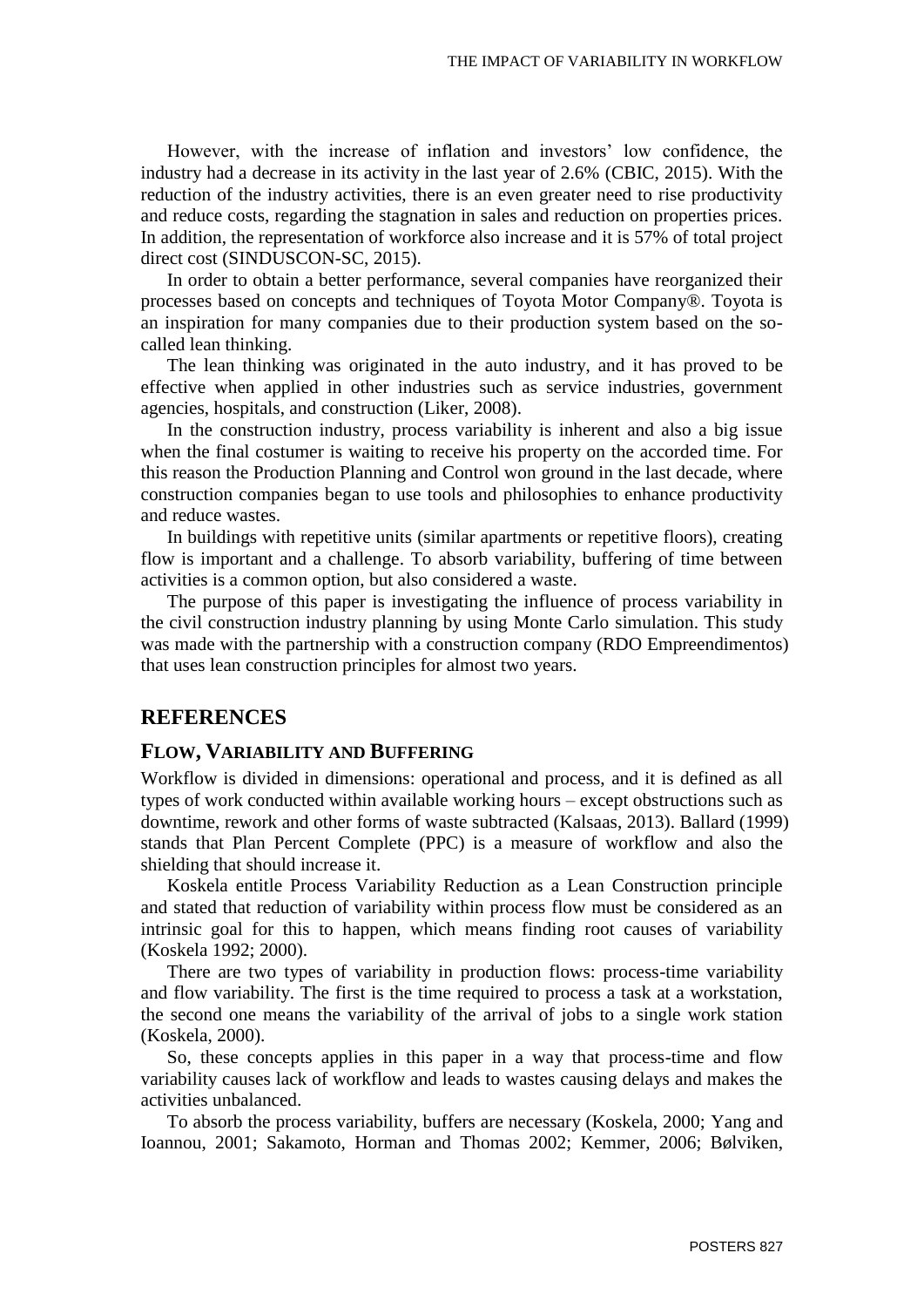Rooke and Koskela, 2014). Although they are expensive, hard to size and hardly an optimal solution (Ballard and Howell 1994). Yet to preserve the independence of one activity considering the interdependence of it with others, buffer has an essential purpose. Besides that Lean stands that buffer is Work in Progress (WIP) and is a waste that hide other wastes, and has to be minimized to expose these others wastes. Buffering is necessary in any production process and is considered a necessary mean. Somehow has to be estimated. Sakamoto, Horman and Thomas (2002) studied the relationship between activities in 3 multi-story commercial projects and developed a method to size smaller buffers between activities to enhance performance in the process as a whole.

Bølviken, Rooke and Koskela (2014) affirms that buffers are another paradox: "it is a waste to guarantee a flow level, a project without buffers, is a risky project." Of course that a company with good expertise and accomplished a good predictability, can reduce these buffers to minimum.

## **LINE OF BALANCE (LOB) AND WASTES IN FLOW**

Bølviken, Rooke and Koskela (2014) said that wastes in flow are divided in two groups: product flow, which would be how the product, the building, would flow in the process as a whole; and workflow, meaning the flow in the operations.

Considering a medium or a long-term plan using a Line of Balance, the wastes that could be avoided in the planning phase, proposed by Bølviken, Rooke and Koskela (2014) would be in the product flow group:

- 1. Space not being working in;
- 2. Material not being processed.

Moreover, as consequence, it will reduce unnecessary movement (of people) in the workflow group. It exists a paradox when it comes to making do (Bølviken, Rooke and Koskela, 2014). Already well known, making do is a waste presented by Koskela (2004), which is basically starting a task without having all the constrains removed. Making do in fact is a waste and needs to be removed, but in reality, it is common sense that production in gemba cannot stop, the cost is very high. Therefore, what would be worse, stop the production or start that task knowing that not all constrains are removed? Sure, that in reality, in some cases, it is easy to manage labors to a not planned task, but the consequences in scheduled must be sized.

An example is lack of material, if the project manager commands to start a task knowing that there is not enough material to finish that batch, either he should never start that batch or do what is possible and hope for the best. The same thinking works with project mistakes, security, equipment, and others.

It is common sense that the perfect scenario is everything to be in the right place, in the right time but the empirical experience of project managers and construction companies CEO`s suggests that production should not stop and everything should be done not to cause other wastes, as waiting or materials not being processed.

Kemmer (2006), Seppanen and Aalto (2005) and Bernardes (2001) held that the Line of Balance is the right technique to high buildings with repetitive floors. The tool allows better visualization of the flow in the activities and variables as batch size and cycle time should be consider.

Seppänen and Aalto (2005) stands that the Line of Balance is a graphic technique which is used to manage workflow, reduce risks, and increase productivity. One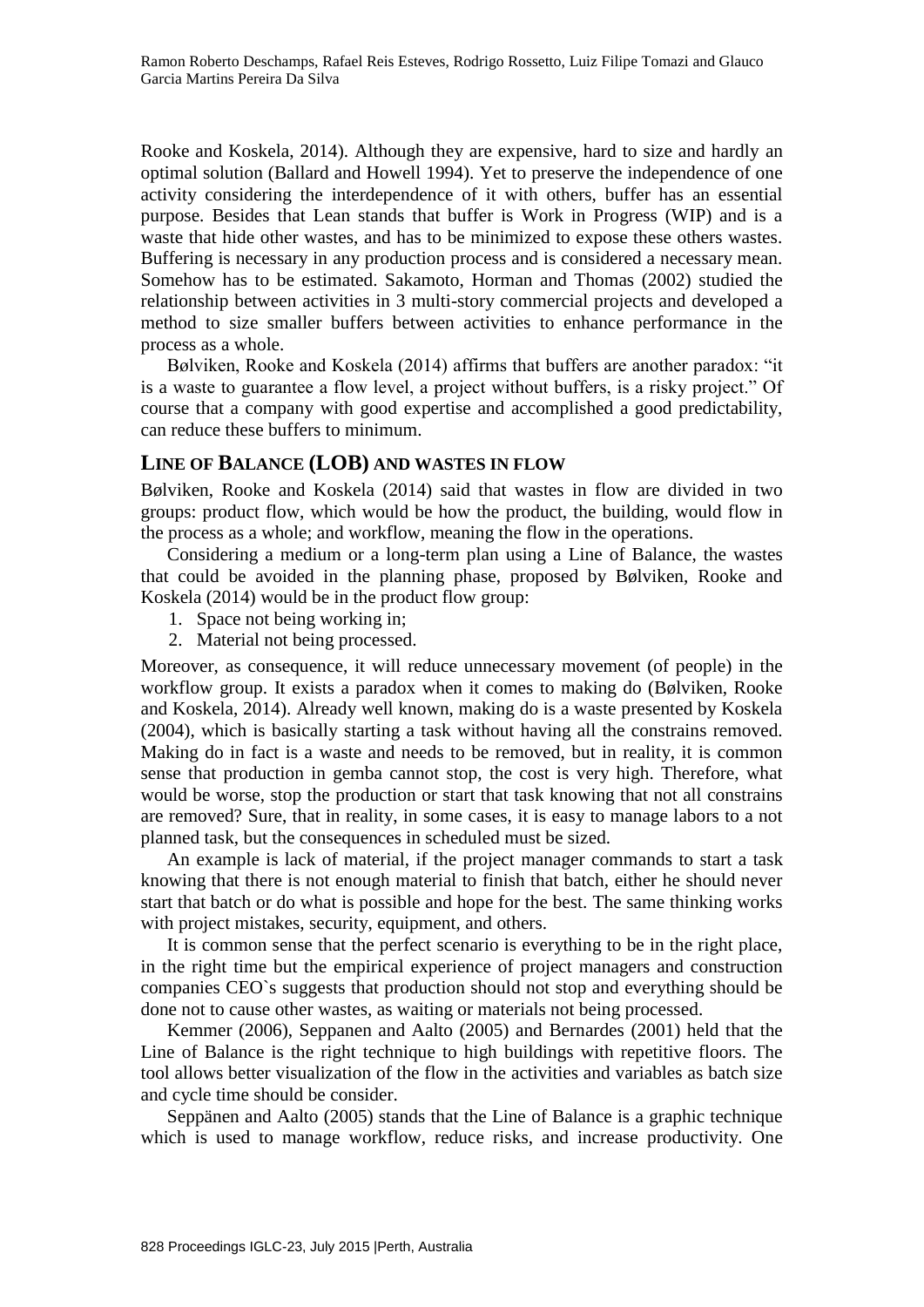deficiency of the technique is given by the fact that it has explicit workflow but not the material flow (Bernardes, 2001).

Kemmer (2006) understood that the Line of Balance could also be used to define attack plans, by modifying the variables and analyzing the consequences in medium and long term.

The line of balance can be demonstrated in the Figure 1, where in vertical axis are described the repetitive units, and in horizontal axis is described the time in weeks or days. In the graph are described the tasks that should be done at that moment in that space. The lines inclination is called takt-time, and could be different for each activity based in the project requirements and companies' availability. By changing takt-time in each activity, the planner is forced to insert inefficiencies in the process, such as: materials (inventory), work in progress, subassemblies and stock, represented here as buffers.



*Figure 1: Line of Balance (adapted by Figure 4 of Kemmer, 2006)*

## **RESEARCH PROBLEM**

The analysis of the activities variability has been developed in a construction company called RDO Empreendimentos in the state of Santa Catarina in southern Brazil. The company has the expertise to build residential and commercial with average of 12 floors, having already built 46 buildings, 2,000 apartments, and over 330,000 square meters. Currently, the company is growing and owned six on-going projects totaling more 70.510,71m² to be built.

RDO invests in production planning and control for almost two years now, using Line of Balance (LOB) and an adaptation of The Last Planner System (LPS). The Construction Manager gives the tactical support to all projects, managing trades and equipment. The planner is required in all projects, in all planning horizons and each engineer is responsible for executing an average of two simultaneous projects and for managing all the contractors and supply requests, with assistance of an intern.

To manage its projects, the company has been improving its production planning and control system through the use of LOB. Weekly it has a meeting on gemba with all trades plus the engineer and the planner, and monthly meetings in the company's office with engineer, construction manager, design department and supply department for planning the eight week look ahead and remove constrains.

However, by analysing the company in question, it appears that – despite the implemented planning and control system and good level of learning around the use of the method – recurring problems persist. It is perceived that the cause of such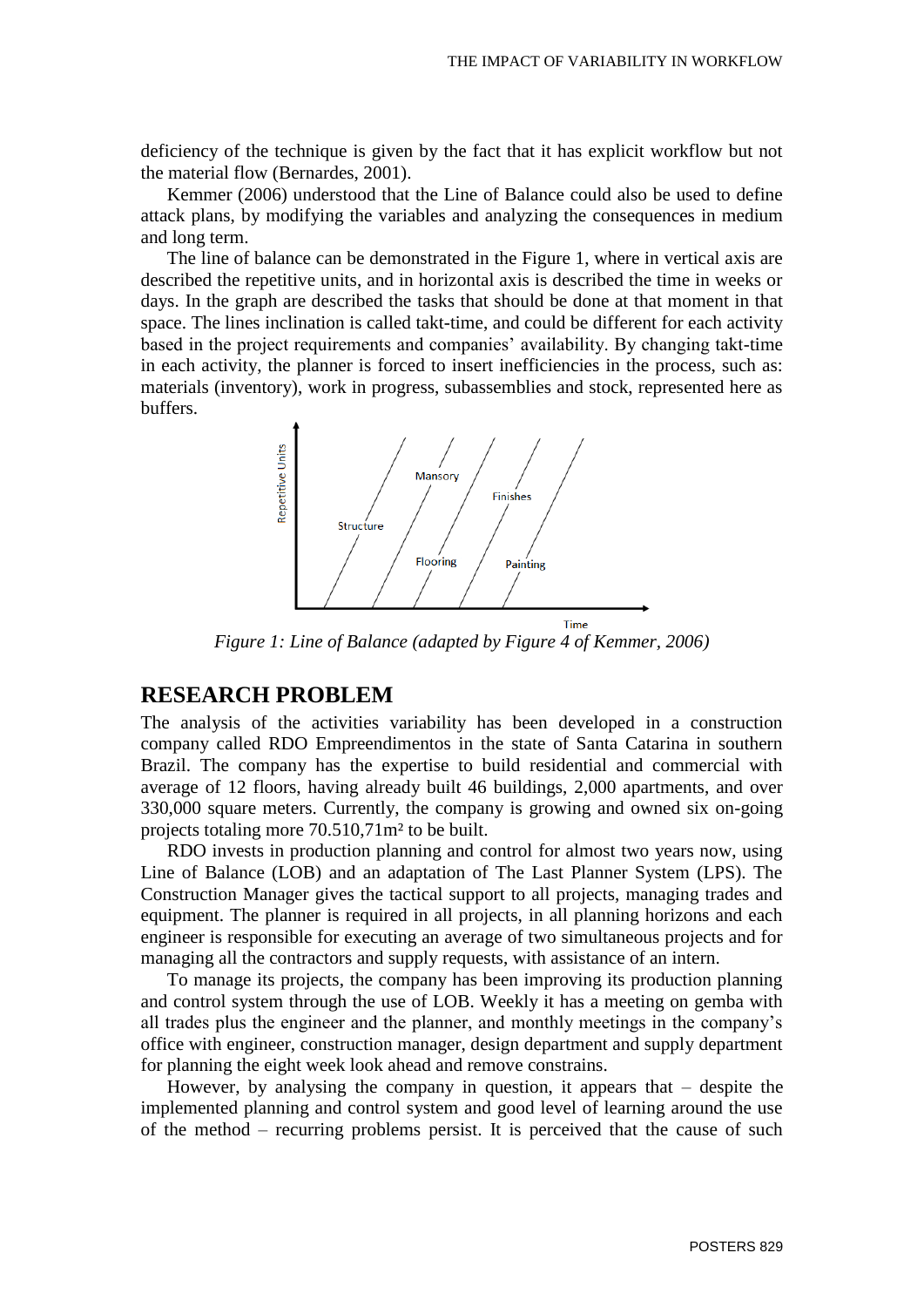problems precedes the control stage of LOB and is grounded on the planning stage, i.e. in the conception of LOB.

This problematic was identified by the company's technical team and confirmed by this study. It is related to the difficulty of executing the plan and synchronizes the activities planned at the right time. What happened at first is that the planner began planning with a big time buffer at the end of the calendar, in other words, the project's end was different of the project dead line, and the buffer was consumed little by little. Because of variability, it was causing wastes, such as: (i) stock of material – based in the delay of the beginning of each activity; (ii) waiting – generated by the complexity of manage supply to all trades; (iii) loss of productivity – caused by flow brake and making do.

Secondly, the planner started to input little buffers between activities – sized empirically, and this reduced wastes, because these little buffers absorb the variability, inherent in construction. However, the main problem still was variability, the planner observed that if more buffers were planned, few problems happen, but in the other hand, a lot of "space not being worked on" began to appear. In some cases, the takttime at the end of the project had to be changed to guarantee that the project dead line would be respected.

Also was observed that some activities has more variability than others, caused by the complexity of constrains removal, gaps between workers' productivity, lack of quality manpower, lack of contractor commitment, climatology and costumer project changes.

It was verified the need to develop a reliable method for determining the buffers between activities in the LOB design. For this, one opted the statistical analysis of data collected from company's projects in order to find the variability of activities and thus set the buffers in the LOB.

## **WORK METHOD**

To investigate the impact of variability in the construction planning, the present paper used the Monte Carlo simulation applied to a project planned with the LOB, and discussed about the comparison between the deadline planned and the results observed in the simulations, which contains the variability.

The methodological procedures of this paper were divided into five steps: (1) Data collection. (2) Calculation of production rates. (3) Elaboration of project plan. (4) Monte Carlo simulation. (5) Results and Analysis. Each of these steps is detailed in the following sections.

#### **(1) DATA COLLECTION**

The data used for the simulation refers to the productivity rate of six activities performed by the teams of RDO Empreendimentos Company. To generate these rates we had to discover the probability distribution of the rates based on real data collected in the field. The longitudinal section observed the period from 2013 to 2014 and used as sample five residential projects with similar characteristics and complexities, in the same region and with an average of twelve floors each. It was chosen seven preceding activities to the data analysis and calculation of productivity indexes. The chosen activities have the following description: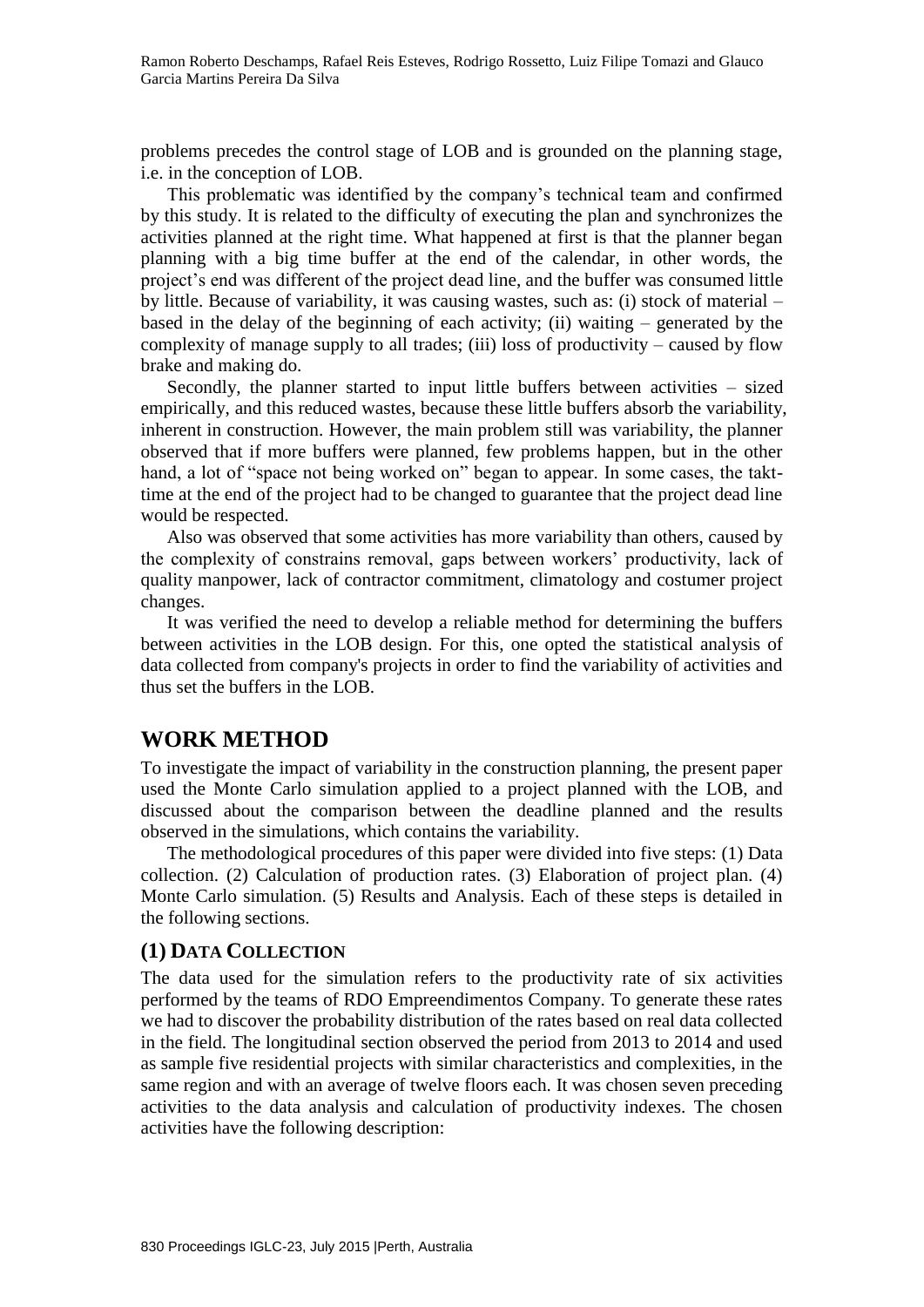- a) Structure which is included the placement of forms, reinforcement structure, concrete and forms removal.
- b) External block masonry Included marking, elevation, lintels and stakes of external masonry
- c) Ceiling mortar coating which contains the application of coarse mortar and plaster.
- d) Internal block Masonry Included marking, elevation, lintels and stakes of internal masonry.
- e) Sanitary system including the installation of pipe networks to collect rainwater and sewage.
- f) Cold and hot water systems pipe networks for cold and hot water circulation.
- g) Internal mortar coating Which refers to coarse mortar and plaster application on the internal wall masonry.

Data were collected by using checklists applied on weekly basis which were stored in the ERP (Enterprise Resource Planning) system of the company. For this study, one obtained the data from the company's planning system (PPS report), where they were stored. The extracted information are related to cycle time of each repeating unit, how much was produced in this time and the number of trades required for executing each of the activities described before.

The output of this collection was a number of twenty samples per activity. In the field, it was notice that process-time variability and flow variability were detected and had influence of some pattern events. Such as: (i) learning curve; (ii) lack of commitment of last planners; (iii) making do; (iv) unexpected atmosphere conditions; (v) unexpected errors (vi) overproduction and (vii) waiting. In addition, as time passed and the company get used to the new philosophy, wastes tended to reduce.

### **(2) PRODUCTIVITY CALCULATION**

To calculate the productivity per team indicator for each activity, were used the Factor Model approach (Souza, 2000), where the production unit rate (RUP) is adopted to measure the activities' productivity. RUP is the division of Man-Hour by the Quantity of Work: RUP=m.h/QW. In this paper, most activities' unit was measured by square feet (ft<sup>2</sup>): RUP=m.h/ft<sup>2</sup>.

#### **(3) ELABORATION OF A PROJECT PLAN**

After obtained the productivity rates, it was created a fictitious project, and it was given to the company's planner to plan it with his experience in the field. The planner used the LOB to establish the rhythm of activities, time buffers, and deadlines. The Table 1 presents all activities and its data (work quantitative, number of traders and duration).

The LOB was planned with a buffer with one week between activities, it was respected the concrete curing time, it was chosen a takt time of 10 working days and the planned lead-time was 160 working days. The Figure 2 illustrates the planned LOB.

#### **(4) MONTE CARLO SIMULATION**

The first stage of the Monte Carlo Simulation was to find the probability distribution of productivity rate per team of each activity and its algebraic expression.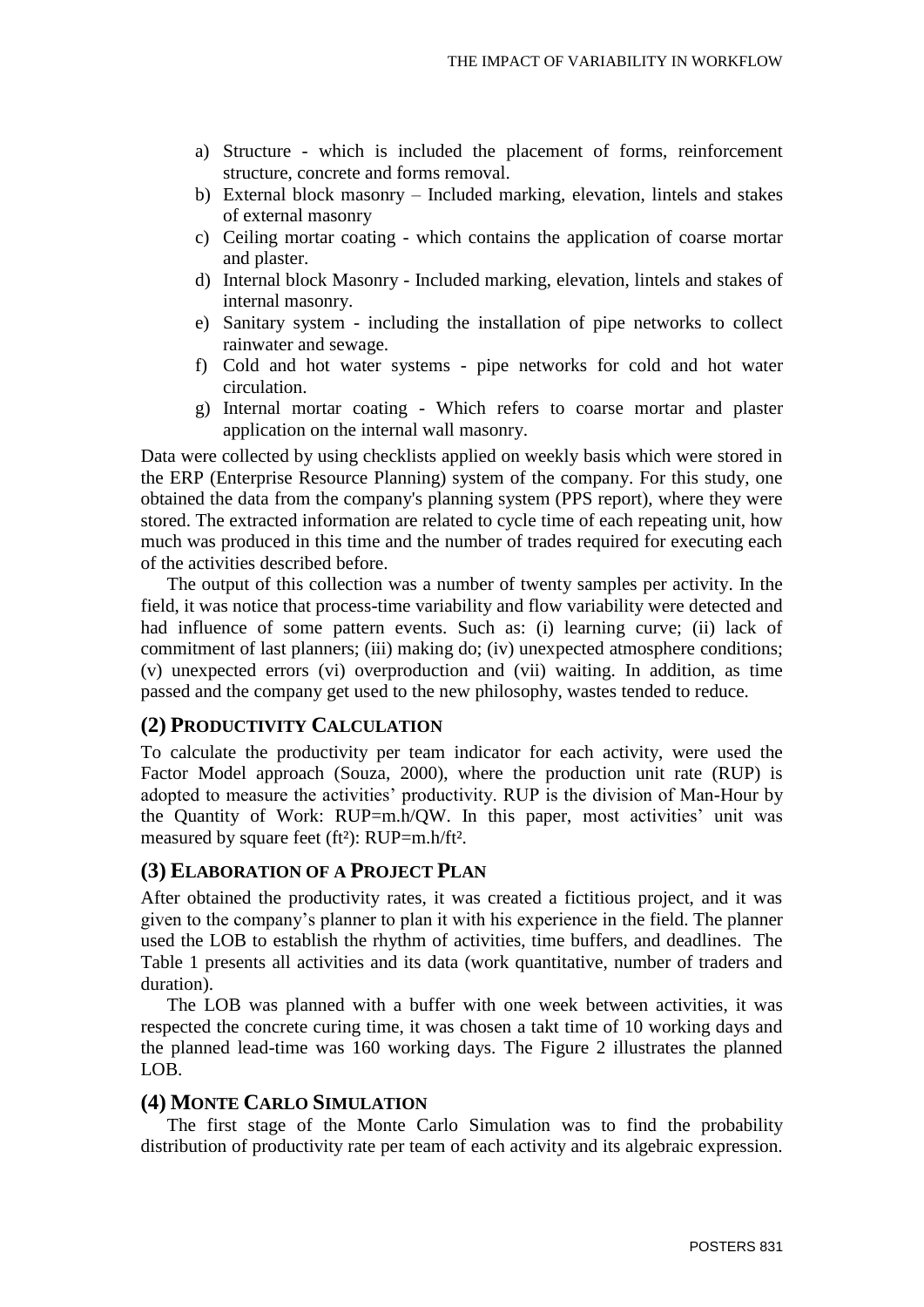For this, it was used the tool "Input Analyser" by the software Arena®. This software read the real productivity rates collected for each activities, and fit them into a proper probability distribution and its algebraic expression. Table 2 presents the statistical expression and distribution found for each activity.

*Table 1: Characteristics of the Fictitious Project and Takt Calculation (Authors)*

| <b>Activities</b>              | Otve per<br>floor $(ft^2)$ | <b>Productivity</b><br>$(m.h/ft^2)$ | Number of<br>trades | <b>Duration</b><br>(hours) | <b>Duration</b><br>(days) |
|--------------------------------|----------------------------|-------------------------------------|---------------------|----------------------------|---------------------------|
| Structure                      | 5.242                      | 58,45                               | 30                  | 88,14                      | 10,02                     |
| <b>External Block Masonry</b>  | 4.477                      | 2,28                                |                     | 88,08                      | 10,01                     |
| Ceiling mortar coating         | 5.166                      | 3,92                                | 2                   | 87,49                      | 9.94                      |
| <b>Internal Block Masonry</b>  | 13.454                     | 2,28                                | 3                   | 88,22                      | 10,02                     |
| <b>Sanitary System</b>         | Bath                       |                                     |                     | 88,63                      | 10,07                     |
| Cold and Hot water             |                            |                                     |                     |                            |                           |
| system                         | Bath                       |                                     | 2                   | 89,81                      | 10,21                     |
| <b>Internal Mortar Coating</b> | 22.604                     | 1.83                                | 4                   | 89.36                      | 10,15                     |

|                |                |                |  |                |                |                |    |               |    | Planned by the Specialist |    |    |                |               |    |               |                |               |               |                |                |               |        |               |               |                                                                                                                                             |
|----------------|----------------|----------------|--|----------------|----------------|----------------|----|---------------|----|---------------------------|----|----|----------------|---------------|----|---------------|----------------|---------------|---------------|----------------|----------------|---------------|--------|---------------|---------------|---------------------------------------------------------------------------------------------------------------------------------------------|
|                |                |                |  |                |                |                |    |               |    |                           |    |    |                |               |    |               |                |               |               |                |                |               |        |               |               | W1   W2   W3   W4   W5   W6   W7   W8   W9  W10 W11 W12 W13 W14 W15 W16 W17 W18 W19 W20 W21 W22 W23 W23 W24 W25 W26 W27 W28 W29 W30 W31 W32 |
|                |                |                |  |                |                | <b>STR STR</b> |    |               |    |                           |    |    | <b>EBMEBM</b>  |               | CP | <b>CP</b>     |                |               | <b>IBMIBM</b> |                | <b>PLB</b> PLB |               | WPLWPL |               | <b>WPTWPT</b> |                                                                                                                                             |
| 4              |                |                |  |                | <b>STRISTR</b> |                |    |               |    | <b>EBMEBN</b>             |    |    | CP I           | CP            |    | <b>IBMIBM</b> |                |               |               | <b>PLB</b> PLB |                | WPLWPL        |        | <b>WPTWPT</b> |               |                                                                                                                                             |
| 3              |                |                |  | <b>STR STR</b> |                |                |    | <b>EBMEBM</b> |    |                           | CP | CP |                | <b>IBMIBM</b> |    |               | <b>PLB</b> PLB |               |               | WPLWPL         |                | <b>WPTMPT</b> |        |               |               |                                                                                                                                             |
| $\overline{2}$ |                | <b>STRISTR</b> |  |                |                | <b>EBMEBN</b>  |    |               | CP | CP                        |    |    | <b>IBMIBM</b>  |               |    | PLB PLB       |                | <b>WPLWPL</b> |               |                | WPTWPT         |               |        |               |               |                                                                                                                                             |
|                | <b>STR STR</b> |                |  |                | <b>EBMEBM</b>  |                | CP | CP            |    | <b>IBM</b> IBM            |    |    | <b>PLB</b> PLB |               |    | <b>WPLWPL</b> |                |               |               | WPTWPT         |                |               |        |               |               |                                                                                                                                             |

*Figure 2: LOB Planner by company's Planner (Authors)*

| Table 2: Probability distribution and expression for each activity (Autors) |
|-----------------------------------------------------------------------------|
|-----------------------------------------------------------------------------|

| <b>Activity</b>                | <b>Distribution</b> | <b>Expression</b>                  |
|--------------------------------|---------------------|------------------------------------|
| Structure                      | Beta                | $4.37 + 1.99 * BETA(0.61, 0.703)$  |
| <b>Internal Block Masonry</b>  | <b>B</b> eta        | $0.16 + 0.13 * BETA(0.991, 0.738)$ |
| <b>External Block Masonry</b>  | Weibull             | $0.12 + \text{WEIB}(0.0732, 2.59)$ |
| Cold and hot water System      | Logonormal          | $6 + LOGN(11.1, 11)$               |
| Ceiling mortar coating         | <b>B</b> eta        | $0.19 + 0.45 * BETA(1.88, 2.97)$   |
| <b>Internal Mortar Coating</b> | <b>B</b> eta        | $0.12 + 0.13 * BETA(3.69, 5.7)$    |
| Sanitary System                | Triangular          | TRIA(3, 10, 13)                    |

Proceeding to the second stage, was generated 10,000 random data for each productivity rate per team per activity. Considering that, the project has five floors, were generated five series of 10,000 data for each productivity per team per activity, considering their respective expression of probability distribution.

The next step was to simulate the empirical LOB with the obtained data in the previous stages. To find the difference between the real time and planned for the execution of the activities, first were found the rates of time spent by activity, i.e. dividing the productivity index by the quantitative rates provided by the empirical LOB and multiplied by the number of teams planned for the project. This has been made for all 10,000 data of each series for each activity, thereby acquiring data for direct comparison with the empirical LOB.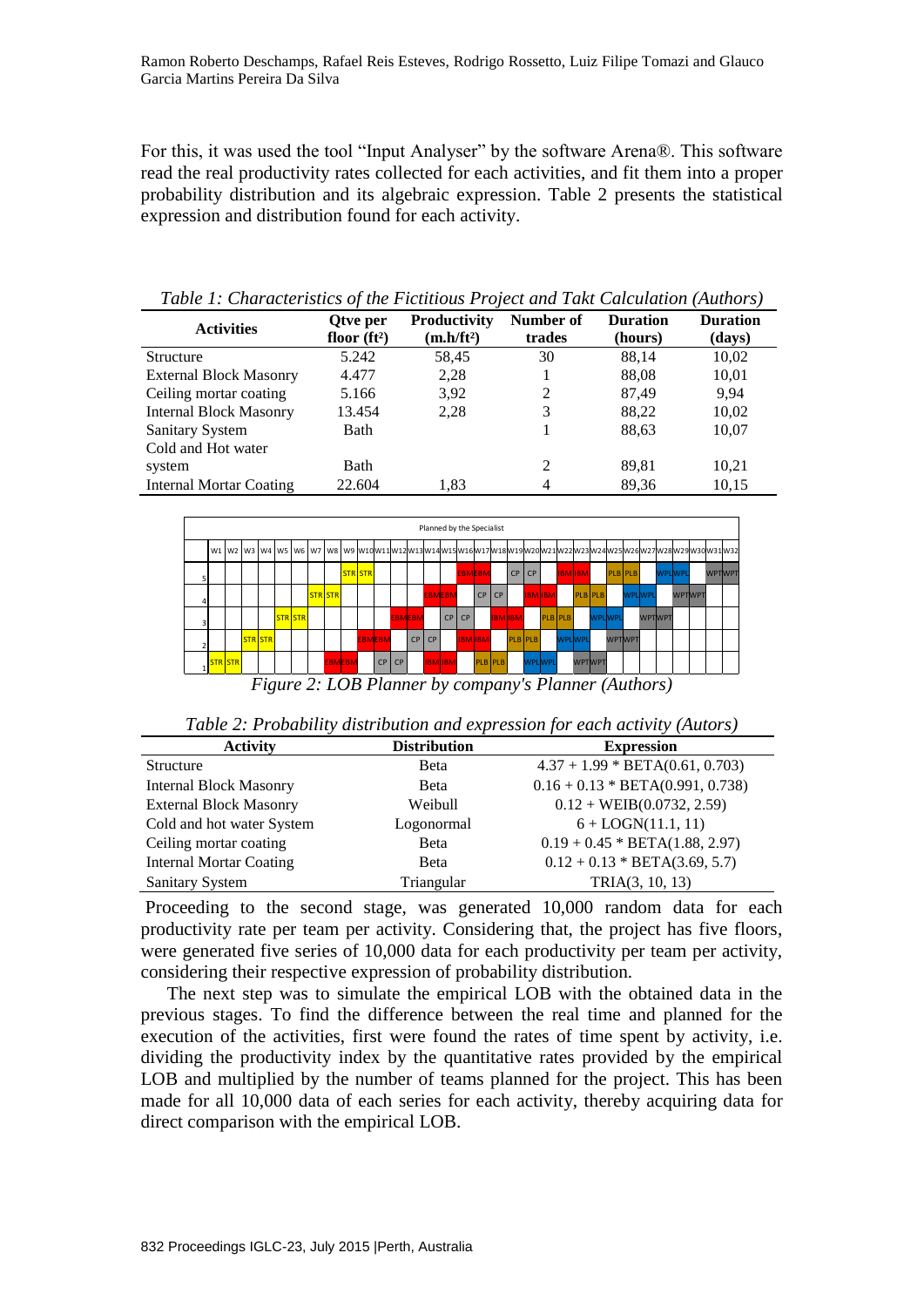## **RESULTS AND DISCUSSION**

The Monte Carlo Simulation permitted to establish 10,000 project realizations through the combination between the beginning and conclusion of the activities respecting the durations of execution randomly generated. The figure 3 illustrates one of the miles obtained combinations.



*Figure 3: Example of obtained simulation (Authors)*

As it can be seen at the Figure 3, the realization of the project has crossed the deadline target for the enterprise. The planned final date for the project were 32 weeks, but the variability of the activities during the execution took the project to finish at the fortieth week, which means eight days or 25% of delay.

Combining all simulations generated in Monte Carlo approach it is possible to verify the impact of the stochastic rates of productivity in the activities for the entire project performance in concern of deadline fulfillment and also idleness within the execution of the projects.

About the deadline planned target it can be seen at Figure 4 the Graph of Frequency Curve of Delay and the Graph of Cumulative Probability of Delays. As one can state, all the 10,000 simulations have exceeded the deadline planned to the project, and the maximum delay observed was 48 days, or almost 10 weeks.<br>Delay of Project Plan



*Figure 4: Graphs concerning simulated delays in project (Authors)*

Concerning about idleness within the execution of the enterprise the Figure 5 brings the Graph of Frequency Curve of Idleness and also the Cumulative Probability of Idleness. As can be seen, just 6% of the total simulations did not presented idleness times during the execution of the project. The average number of projects has idleness time of about ten days, and the maximum observed idleness time was 74 days.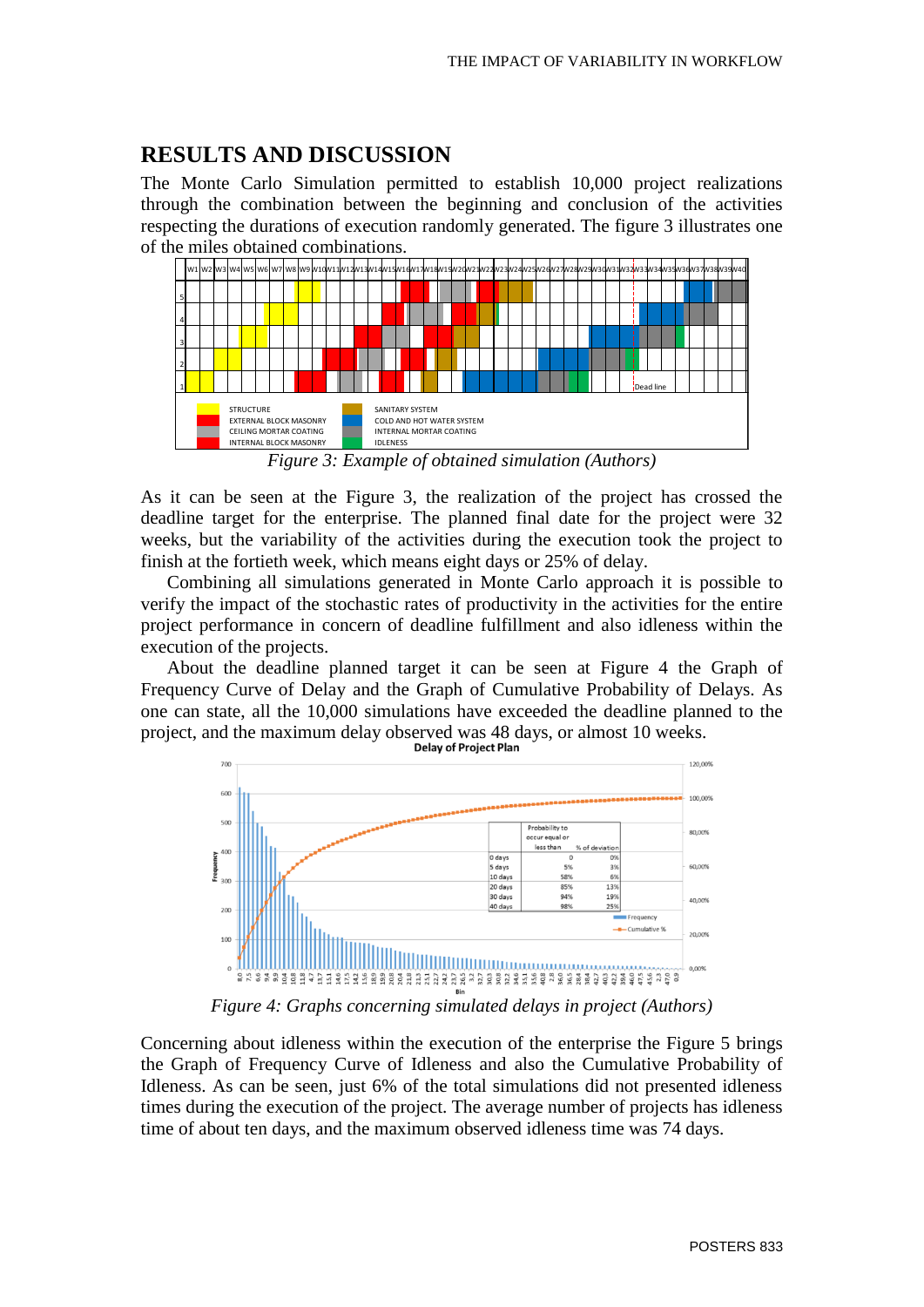Ramon Roberto Deschamps, Rafael Reis Esteves, Rodrigo Rossetto, Luiz Filipe Tomazi and Glauco Garcia Martins Pereira Da Silva



*Figure 5: Graphs Concerning Simulated idleness in project (Authors)*

The analyses of the Monte Carlo Simulation using the real probability distributions of activities permit to affirm that the process-time variability hardly affects the performance of the construction projects. In the presented simulation all cases have delays in the deadline, and 94% have Idleness times during the execution. These results lead to conclude that despite planners plan time buffers between activities in order to absorb variation in the process, concerning the combination of activities variability it is difficult to administrate trades in the strategic horizon. In this aspect the Look Ahead Planning and the Last Planner tools, gain importance for the integration planning, in order to try to coordinate all the teams and activities and its variability to reduce delays and idleness.

## **CONCLUSION**

The line of balance is becoming an increasingly common planning tool on Brazilian construction companies, and shows efficiency on its purpose.

Nevertheless, when variability is not considered in the planning phase, or if it is a unknown variable and planners end up supersizing buffers, the project tends to be more wasteful.

Another point about buffering is workforce management. When the company is executing in many projects at the same time. The idea is synchronize the exit of a trade in a project and the start of another one, and buffer is input on purpose.

Also it is important to highlight that it cannot think blindly in production performance and forget the financial part of a project. Considering a scenario that the market is not responding as predicted and sales are low, on this case, buffering can be used to delay disbursements and not lose the deadline.

The study was made for a small project and few activities. In more complex projects the impact of variability should be much worse and probability of delay should increase.

Also, it was not considered any action to increase workflow and stabilize the production in this simulation. Last Planner would fit in this case by acting in the problems root causes to reduce variability.

For future studies, a model for sizing buffers between activities considering the variability flow should be investigated and tested on gemba. The aim of this model is to decrease the probability of project delay.